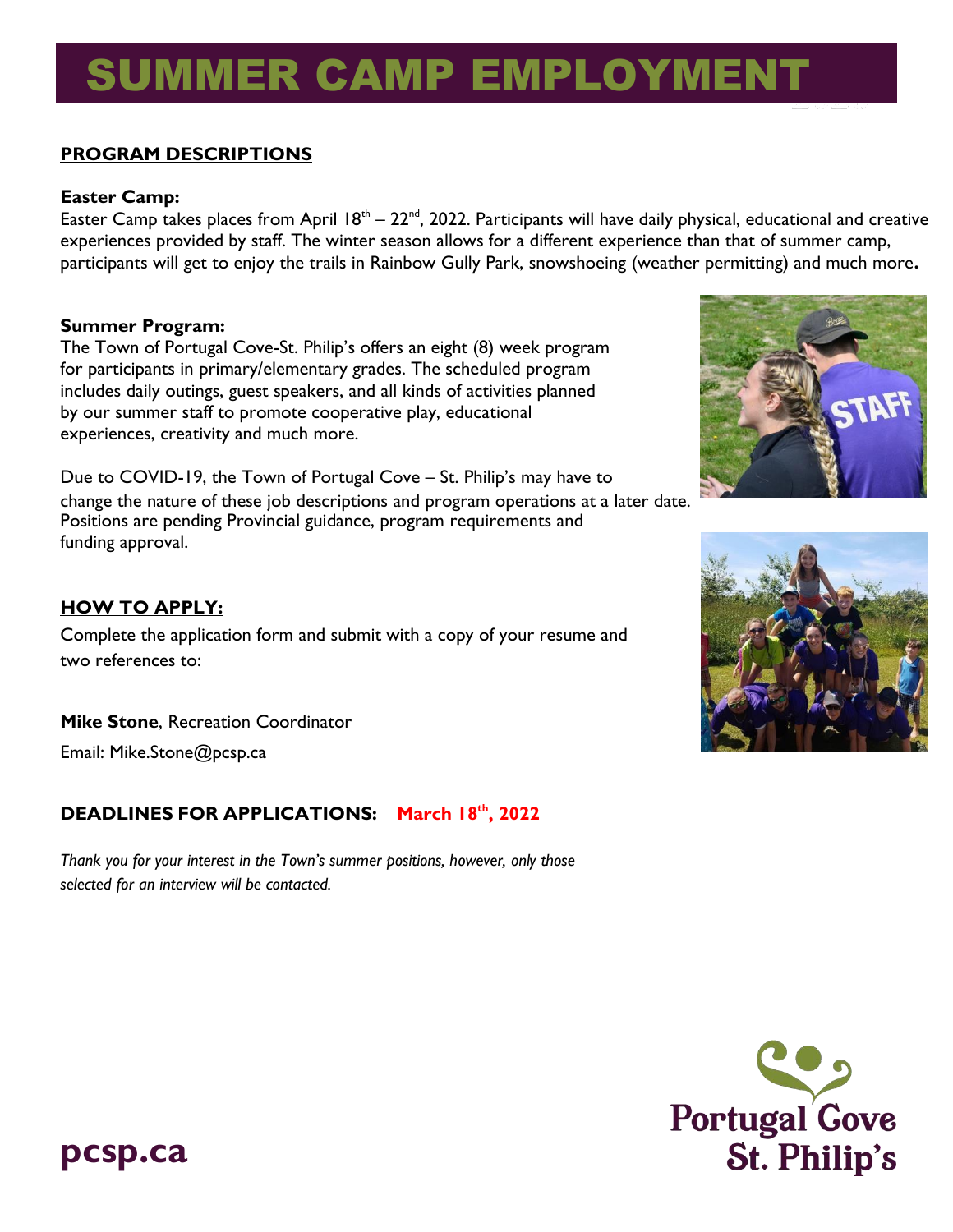#### **SUMMER PROGRAMS COORDINATOR POSITION MUST BE AVAILABLE FOR A SPRING START DATE.**

Responsibilities:

- Prepare the groundwork for the program and implement department policy
- Prepare and plan schedules for Day Camp
- Prepare public relations materials and begin registration process
- Conduct staffing interviews and assist with selection process
- Prepare and plan community events and programs
- Inventory management
- Direct management of summer staff and programs
- Liaison between summer staff and the Recreation & Community Services Department
- Prepare formative and summative evaluations for all summer staff
- Prepare final report for all summer activities and special events including recommendations
- Assist the Recreation & Community Services Department with other related duties

#### **Qualifications:**

- RNC Code of Conduct and Vulnerable Sector Check for 2022 *\*It is recommended to have these checks completed upon applying for positions*
- First Aid / CPR C Certificate (Standard or Emergency accepted)
- Experience in planning and implementation of children's programs
- Prior supervisory experience
- Must be able to provide Newfoundland and Labrador Vax Pass, as per the Towns Workplace COVID -19 Vaccination Policy
- High Five Principals of Healthy Child Development *\*see note on application form*
- Valid NL driver's license and daily access to vehicle
- Must be able to attend mandatory training starting June  $27<sup>th</sup>$







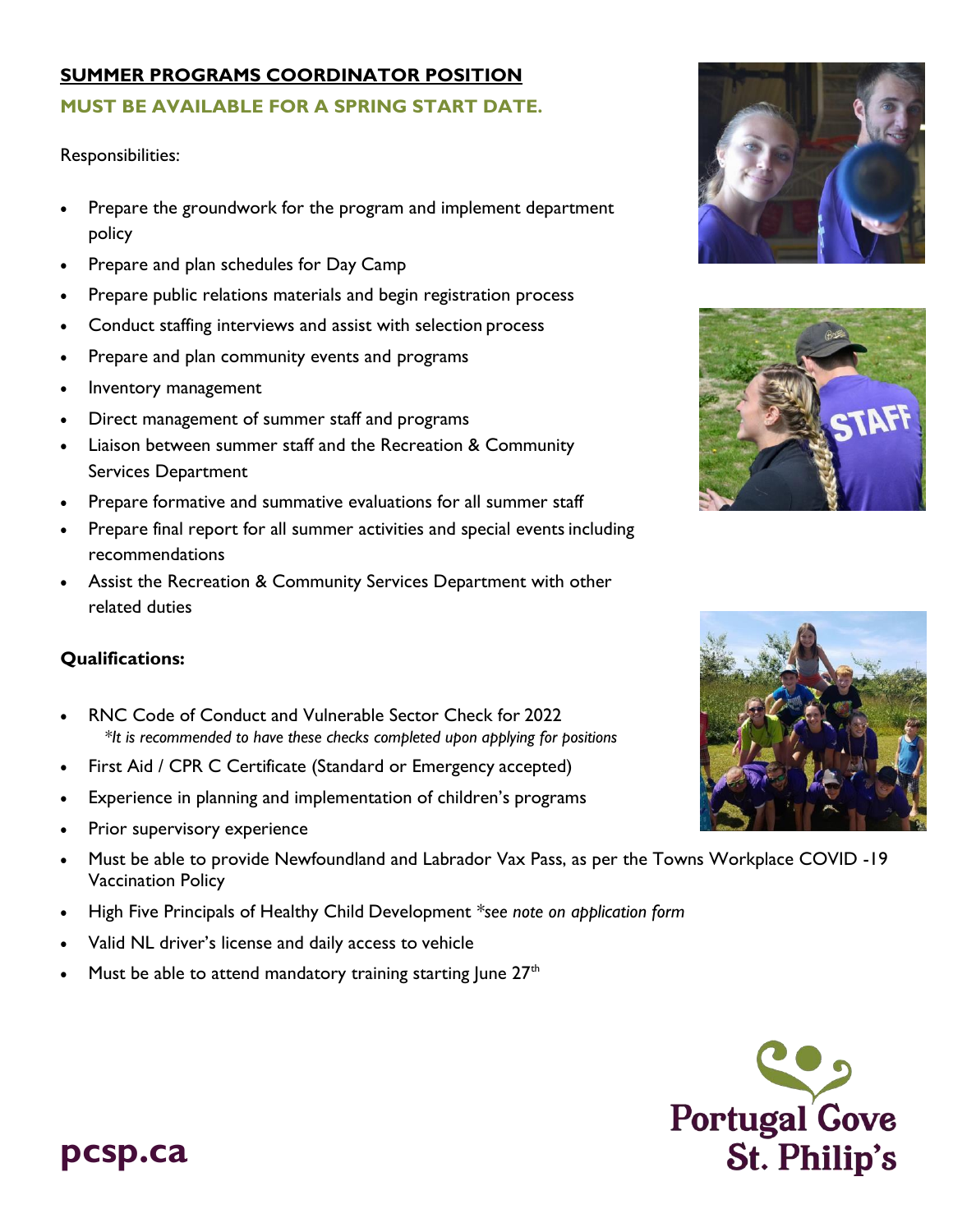#### **CAMP COUNSELLOR POSITIONS (Summer and Easter)**

Responsibilities:

- Provide leadership and supervision to all participants
- Plan and oversee day to day activities with programs
- Organize activities, outings, and daily schedules
- Provide a safe environment for all participants
- Good customer service and problem-solving abilities
- Other related duties include: assisting with Town special events

#### Qualifications:

- RNC Code of Conduct and Vulnerable Sector Check for 2022 *\*It is recommended to have these checks completed upon applying for positions*
- First Aid / CPR C Certificate (Standard or Emergency accepted)
- Experience in planning and implementation of children's programs
- Must be able to provide Newfoundland and Labrador Vax Pass, as per the Towns Workplace COVID -19 Vaccination Policy
- Prior supervisory experience is required
- High Five Principals of Healthy Child Development *\*see note on application form*
- Must be available April  $13<sup>th</sup> 14<sup>th</sup>$ , and  $18<sup>th</sup> 22<sup>nd</sup>$  for Easter Employment
- Must be able to attend mandatory training starting June  $27<sup>th</sup>$  (for summer)



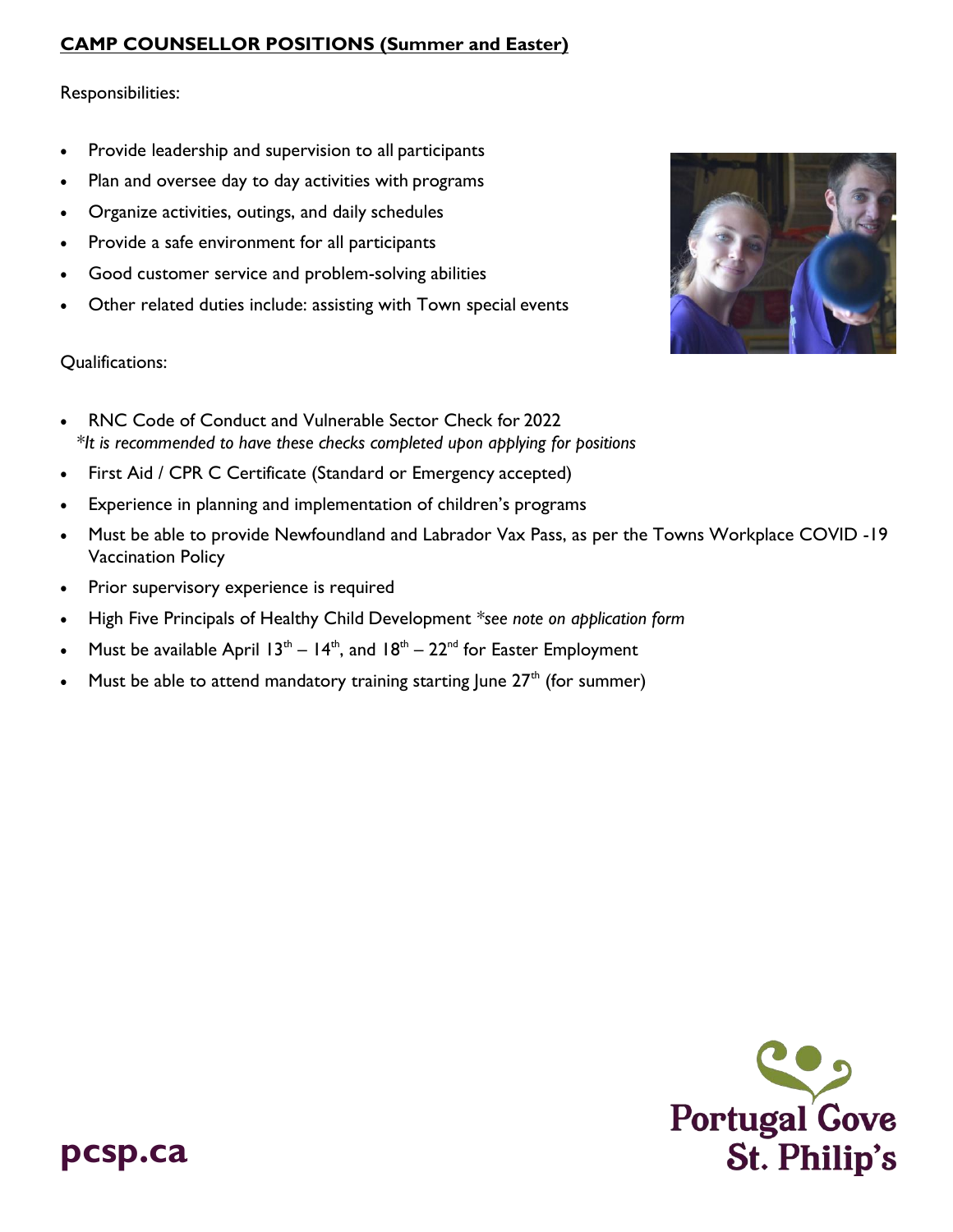#### **SUMMER PROGRAM INCLUSION COUNSELLORS**

The Town of Portugal Cove – St. Philips is looking for low ratio Support Workers for our summer programs.

Responsibilities:

- Provide leadership and supervision to the participant
- Provide a safe environment for the participant in the program
- Possesses good customer service skills and problem-solving abilities
- Provide adaptations to games and activities for the participants

Qualifications:

- Experience with working with persons with disabilities
- RNC Code of Conduct and Vulnerable Sector Check for 2022  *\*It is recommended to have these checks completed upon applying for positions*
- First Aid / CPR C Certificate (Standard or Emergency accepted)
- Must be able to provide Newfoundland and Labrador Vax Pass, as per the Towns Workplace COVID -19 Vaccination Policy
- Experience in planning and implementation of children's programs
- High Five Principals of Healthy Child Development *\*see note on application form*
- Must be able to attend mandatory training starting June  $27<sup>th</sup>$

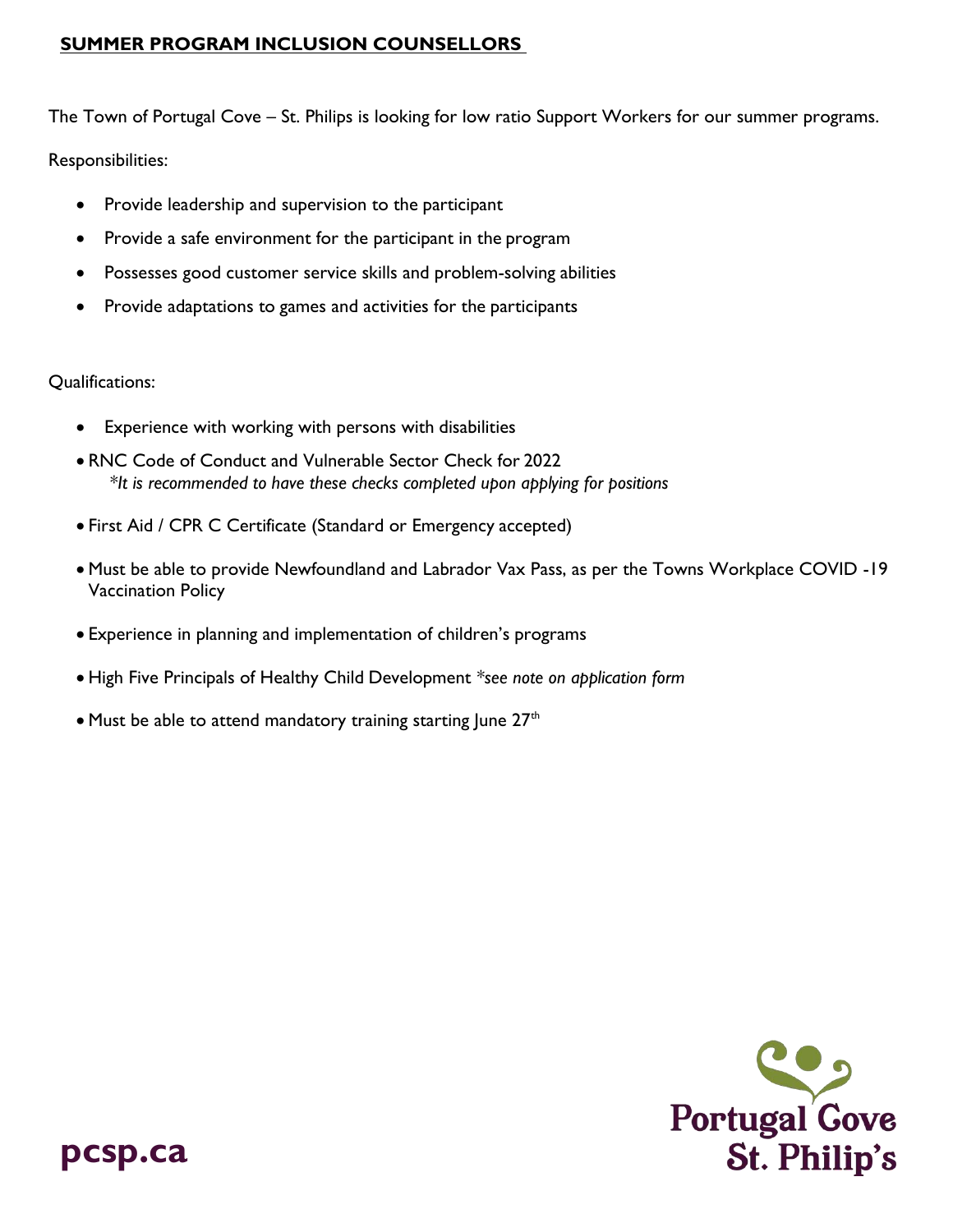# SUMMER CAMP EMPLOYMENT

#### **Community Ambassador**

Responsibilities:

- Clean and maintain various recreation sites and areas in the community. This includes picking up litter, clearing debris and vegetation.
- Provide awareness and education to residents and visitors in strategic locations to discourage littering.
- Promote tourism destinations in the community.
- Identify and plotting all community trails in GIS. This inventory will allow the Town to establish a base of trails that we can look to develop and maintain.
- Assist with other Recreational needs throughout the summer.

Qualifications:

- First Aid and CPR C (Emergency or Standard)
- RNC Code of Conduct and Vulnerable Sector Check for 2022
- Access to own vehicle
- Currently enrolled in educational program, and plan to attend in the Fall
- PPE Training (provided by Town)
- Safe Cleaning Techniques (provided by Town)
- Must be able to attend mandatory training starting June  $27<sup>th</sup>$

Equipment Required

• Steel toe boots (to be subsidized by Town)

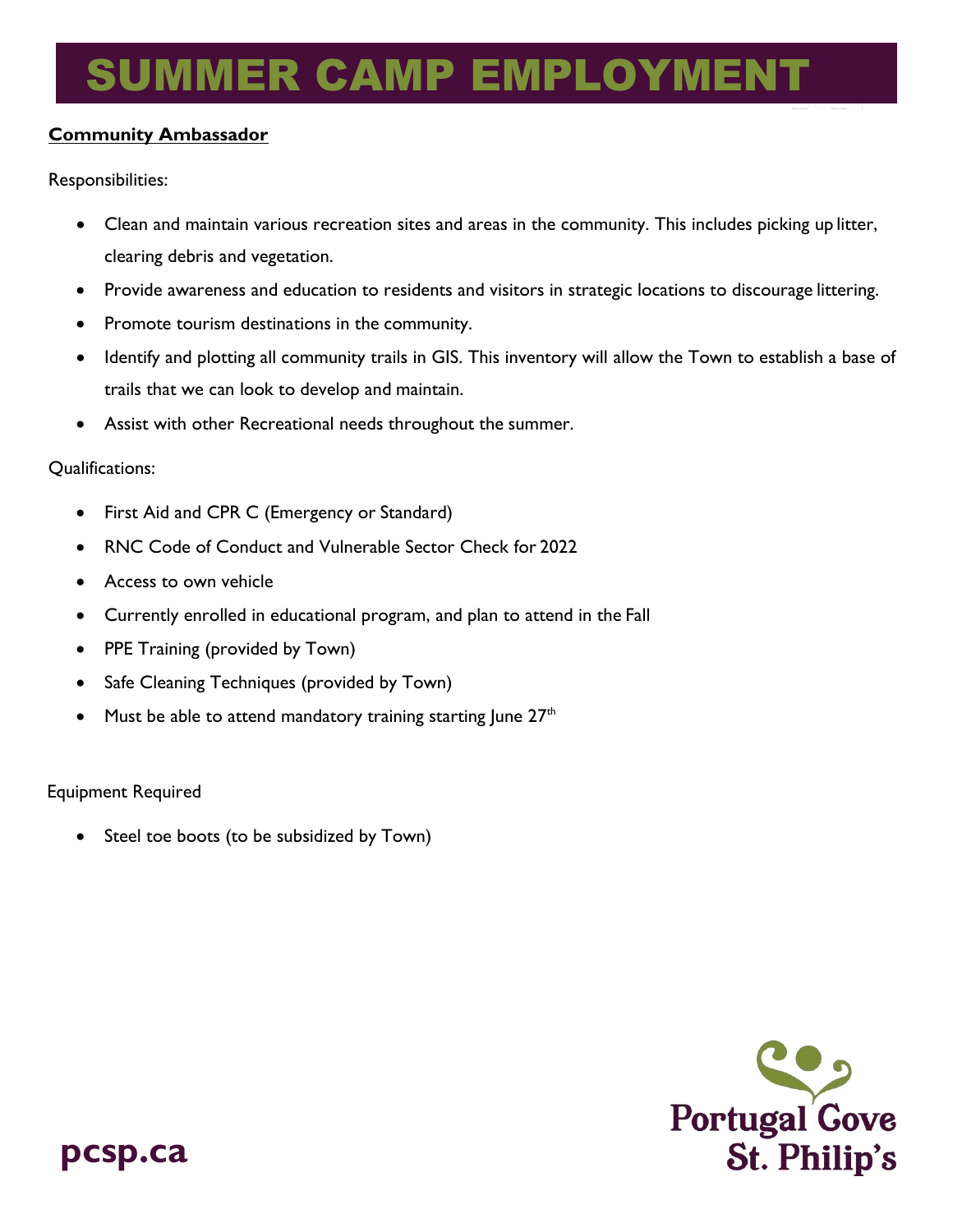### Application Form

| Personal Information |              |          |
|----------------------|--------------|----------|
| <b>First Name</b>    | Last Name    | Initial. |
| Address:             |              |          |
| City Town:           | Postal Code: |          |
| Phone: (Home)        | Cell:        |          |
| Email:               |              |          |
| Date of Birth:       |              |          |

| Qualifications                                           |     |                |
|----------------------------------------------------------|-----|----------------|
| Have you ever been employed with the Town before         | Yes | N <sub>o</sub> |
| Valid First Aid*                                         | Yes | <b>No</b>      |
| $CPR C^*$                                                | Yes | N <sub>o</sub> |
| RNC Code of Conduct/Vulnerable Sector Check*             | Yes | <b>No</b>      |
| High Five: Principles of Healthy Child Development*      | Yes | <b>No</b>      |
| Valid Driver's License (required for certain positions)  | Yes | <b>No</b>      |
| Daily Access to Vehicle (required for certain positions) | Yes | N <sub>o</sub> |

\*not required to apply, but required upon successful hiring before beginning employment

| Education                       |                            |                            |
|---------------------------------|----------------------------|----------------------------|
| <b>Educational Institute</b>    | Program                    | Degree/Diploma/Certificate |
|                                 |                            |                            |
|                                 |                            |                            |
|                                 |                            |                            |
| Experience                      |                            |                            |
| Previous Work Experience        | Date                       | Duties                     |
|                                 |                            |                            |
|                                 |                            |                            |
|                                 |                            |                            |
| Application submitted for:      |                            |                            |
| Summer Programs Coordinator     | <b>Spring Start Date</b>   |                            |
| <b>Summer Camp Counsellors</b>  | Late June – Late<br>August |                            |
| <b>Summer Program Inclusion</b> | Late June – Late           |                            |
| Counsellors                     | August                     |                            |
| Community Ambassadors           | Late June – Late<br>August |                            |